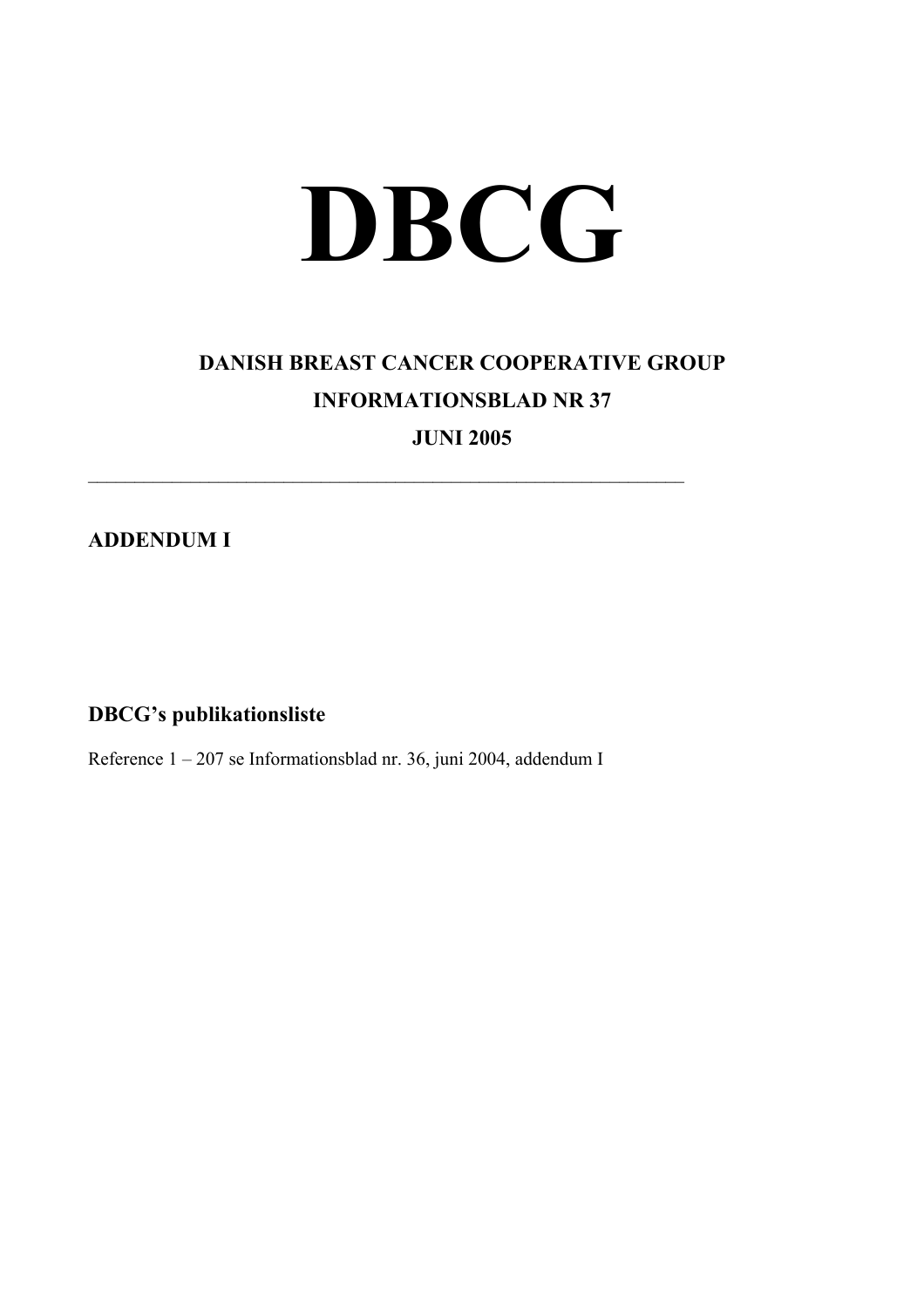## **Publikationer**

I listen er medtaget arbejder med peer-review. I listen er ikke medtaget kongresindlæg (abstracts, proceedings), lærebogskapitler eller læserbreve. Listen er i kronologisk orden, inden for hvert år alfabetisk efter forfatter.

- 208. Bergthorsson JT, Ejlertsen B, Olsen JH, Nielsen KV, Barkardottir RB, Klausen S, Mouridsen HT, Winther K, Fenger K, Niebuhr A, Harboe TL, Niebuhr E.*BRACA1 and BRACA2 mutation status and cancer family history of Danish women affected with multifocal or bilateral breast cancer at a young age.* J Med Genet **2001;** 38:361-368
- 209. Tange UB, Hirsch FR, Jensen MB, Olsen AH, Blichert-Toft M, Rank FE, Vejborg IMM, Mouridsen HT,soc.Lynge E. *Mammografiscreening i Københavns Kommune.Kliniske konsekvenser efter de første tre screeningsrunder.*Ugeskr Læg **2002;** 164: 1036-40.
- 210. Tange UB, Hirsch FR, Jensen MB, Olsen AH, Blichert-Toft M, Rank FE, Vejborg IMM, Mouridsen HT, Lynge E. *Mammografiscreening i Københavns Kommune.Populationsresultater fra de første tre screeningsrunder.*Ugeskr Læg **2002;** 164: 1048-52.
- 211. Blichert-Toft M, Ejlertsen B, Mouridsen H.T., Overgaard M. M*ammacancer*. Ugeskr Læg **2002**; 164: 3023-6.
- 212. Johansen J, Overgaard J, Rose C, Engholm S.Aa, Gadeberg C.C., Kjær M, Kamby C, Juul-Christensen J, Blichert-Toft M, Overgaard M, on behalf of the Danish Breast Cancer Cooperative Group (DBCG) and the DBCG Radiotherapy Committee. *Cosmetic Outcome and Breast Morbidity in Breast-Conserving Treatment*. Acta Oncol **2002;** 41: 369-80.
- 213. Offersen BV, Sørensen FB, Yilmaz M, Knoop A, Overgaard J. *Chalkley Estimates of Angiogenesis in Early Breast Cancer.* Acta Oncol **2002;** 41:695- 703.
- 214. Tange U.B, Jensen M-B, Vejborg I.M.M, Rank F.E, Blichert-Toft M, Mouridsen H.T, Lynge E. *Clinical impact of introduction of mammography screening in a non-screening country.* Scandinavian Journal of Surgery 91: **2002;** 293-303.
- 215. Kroman N, Melbye M, Mouridsen H.T. *Prognostic influence of age at diagnosis in premenopausal breast cancer patients.* Scandinavian Journal of Surgery 91: **2002;** 305-8.
- 216. Blichert-Toft M., Smitten K.Von. *Aspects Of Breast Surgery.* Scand.J.of Surg. **2002;** 91:219-21.
- 217. Blichert-Toft M., Kroman N. *The Spezialist Breast Unit and Breast Surgery as a Specialty.* Scand.J.of Surg. **2002;** 91: 227-31
- 218. Vejborg I., Olsen A.H., Jensen M-B., Rank F., Tange U.B., Lynge E. *Early outcome of mammography screening in Copenhagen 1991-99.* J Med Screen **2002;**  9:115-19.
- 219. Jensen AR, Overgaard J, Storm HH. *Validity of breast cancer in the Danish Cancer Registry. A study based on clinical records from one county in Denmark.*Eur J Cancer Prevention **2002;** 11:359-364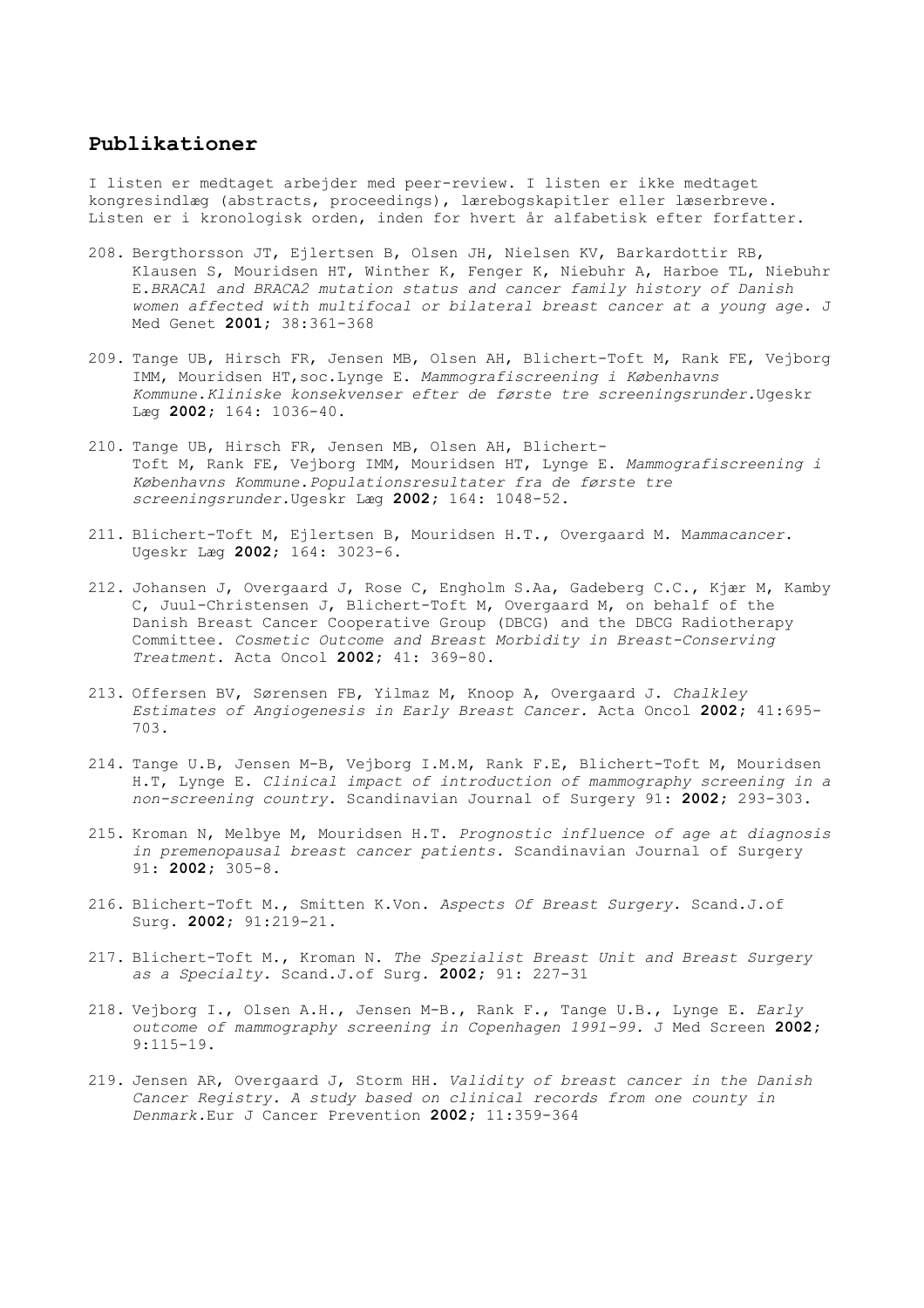- 220. Kroman N., Wohlfahrt J., Mouridsen HT, Melbye M. *Influence of tumor location on beast cancer prognosis.* Int.J.Cancer **2003;** 105: 542-45.
- 221. Celis JE, Gromov P, Gromova I, Moreira JMA, Cabezon T, Ambartsumian N, Grigorian M, Lukanidin E, Straten PT, Guldberg P, Bartkova J, Bartek J, Lukas J, Lukas C, Lykkesfeldt A, Jäättelä M, Roepstorff P, Bolund L, Ørntoft T, Brünner N, Overgaard J, Sandelin K, Blichert-Toft M, Mouridsen H, Rank FE. *Molecular and cellular Proteomics.* **2003;** 2:369-77.
- 222. Kroman N, Blichert-Toft M. *Long-term survival was similar after breastconserving surgery or mastectomy for breast cancer.* Evidence-based Obstetrics and Gynecology **2003;** 5: 48-50.
- 223. Vejborg I, Friis E, Blichert-Toft M. *Brystkræft kan opdages i tide.*  Scandinavian Health News, ISBN 87-7749-391-5, FADL's Forlag, København, Oktober, **2003.**
- 224. Vejborg I, Friis E, Blichert-toft M. *Brystkræft der opdages i tide kan helbredes.* Scandinavian Health News, ISBN 87-7749-416-4, FADL's Forlag, København, Oktober, **2003.**
- 225. Jensen AJ, Storm HH, Møller S, Overgaard J. *Validity and Representativity in the Danish Breast Cancer Cooperative Group.* Acta Oncol **2003;** 42:179-185
- 226. Jensen AJ, Garne JP, Storm HH, Ewertz M, Cold S, Alvegaard T, Overgaard J. *Stage and Survival in Breast Cancer Patients in Screened and Non-screened Danish and Swedish Populations.* Acta Oncologica **2003;** 42:701-709
- 227. Jensena AR, Ewertz M, Cold S, Storm HH, Overgaard J. *Time trends and regional differences in registration, stage distribution, surgical management and survival of breast cancer in Denmark.* Eur J of Cancer **2003;**  39:1783-1793
- 228. Offersen BV, Sørensen FB, Knoop A, Overgaard J. *The prognostic relevance of estimates of proliferative activity in early breast cancer.* Histopathology **2003;** 43:573-582
- 229. Ejlertsen B, Højris I, Hansen s, Møholt K, Kristensen B, Mouridsen HT, Andersen J, Rose C, Kjær M. *Combined epirubicin and vinorelbine as firstline therapy in etastatic breast cancer: a pilot study performed by the Danish Breast Cancer Cooperative Group.* The Breast **2003;** 12:42-50
- 230. Hölmich LR, Mellemkjær L, Gunnarsdóttir KA, Tange UB, Krag C, Møller S, McLaughlin JK, Olsen JK. *Stage of breast cancer at diagnosis among women with cosmetic breast implants.* British Journal of Cancer **2003;** 88, 832-838
- 231. Hjerl K, M.D., Ph.D., Andersen EW, Sc.D.Keiding N, Sc.D., Mouridsen HT, M.D., Dr. Med. Sci. Mortensen PB, M.D., Dr. Med.Sci. Jørgensen T, M.D., Dr. Med. Sci.*Depression as a Prognostic Factor for Breast Cancer Mortality.* Psychosomatics **2003;** 44:24-30
- 232. Kroman N, Holtveg H, Wohlfahrt J, Jensen MB, Mouridsen HT, Blichert-Toft M, Melbye M. *Effect of Breast-Conserving Therapy versus Radical Mastectomy on Prognosis for Young Women With Breast Carcinoma*. Cancer **2004;** 100:688-93
- 233. Olsen KE, Knudsen H, Rasmussen BB, Balslev E, Knoop A, Ejlertsen B, Nielsen KV, Schönau A, Overgaard J. *Amplification of HER2 and TOP2A and Deletion of TOP2A Genes in Breast Cancer Investigated by New FISH Probes.* Acta Oncol